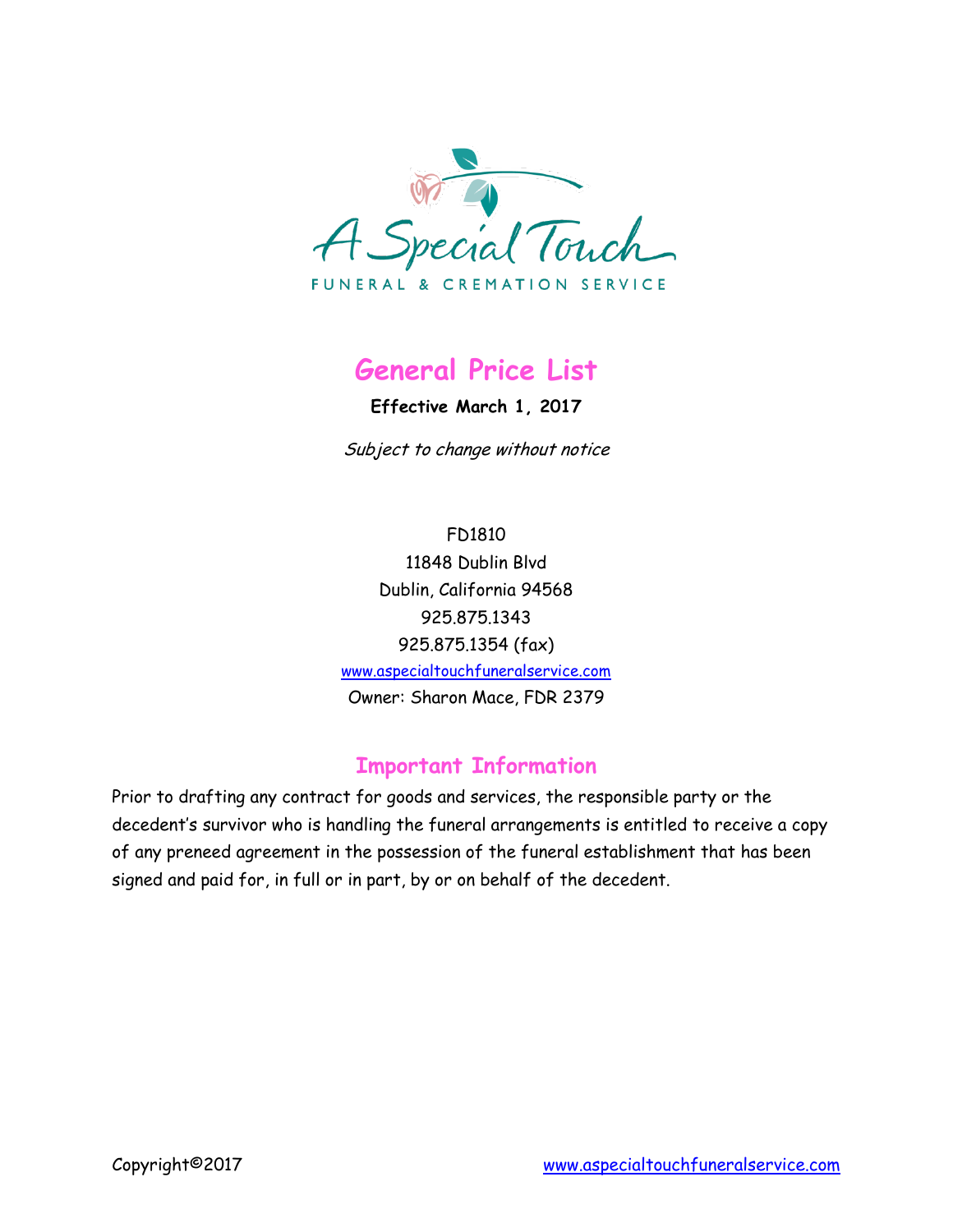In order to assist with your arrangements and in compliance with Federal Trade Commission requirements, we have made this General Price List and Packaged Services available for your review. The goods and services described are those we can provide our families. You may choose any number of items that you desire. However, any funeral arrangements you select will include a charge for our basic services and overhead. If legal or other requirements mandate that you purchase any items you did not specifically request, we will explain in writing the reason that it was necessary to purchase these items and services.

All persons making funeral arrangements are entitled to a copy of the "Consumer Guide to Funeral and Cemetery Purchases" from the California State Department of Consumer Affairs prior to drafting a contract for funeral services. We will provide one for you in compliance with this regulation. This publication is also available on the internet at [www.dca.ca.gov/cemetery](http://www.dca.ca.gov/cemetery).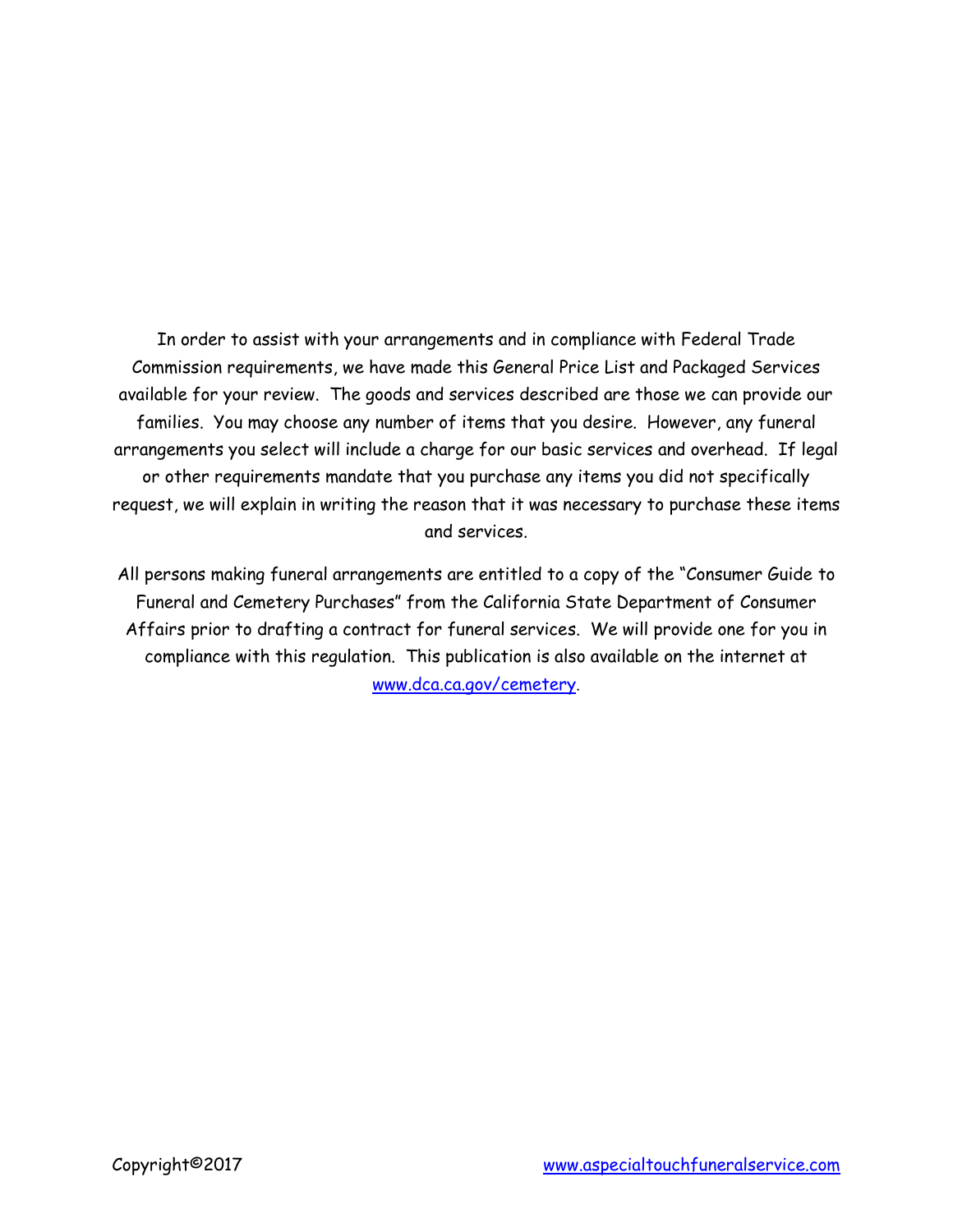### **The Platinum Burial Tribute \$6,500.00**

We are honored to be able to offer you this excellent tribute package at an unbelievable price. Complete – everything you need to provide your loved one with a fitting final tribute to a life welllived. Includes the following:

Professional Services of Funeral Director and staff

Removal of deceased from place of death (If second staff member is required, an additional charge will apply)

Embalming of deceased

Dressing and Casketing

Casket (over 30 to choose from in both metals and woods)

Funeral Coach to church and cemetery

Motorcycle Escorts -2 (Limit of 20 vehicles, to a local cemetery. Extra charges will apply if a bridge crossing is required)

Limousine for family (3 hours)

Casket flower spray in your choice of color and style

Pall Bearer Gloves and Boutonnieres

1 28pg hardbound memory book (requires 30 pictures from family)\*

1 Video/DVD\*

Prayer Cards, 100 - laminated

Acknowledgements

Programs/Obituaries - 100 copies @ 4 pages each

1 Certified Copy of Death Certificate

Burial Permit

\*These items take 3 business days to complete. If pictures are not received by the funeral home before the 3 day deadline, rush charges **will** apply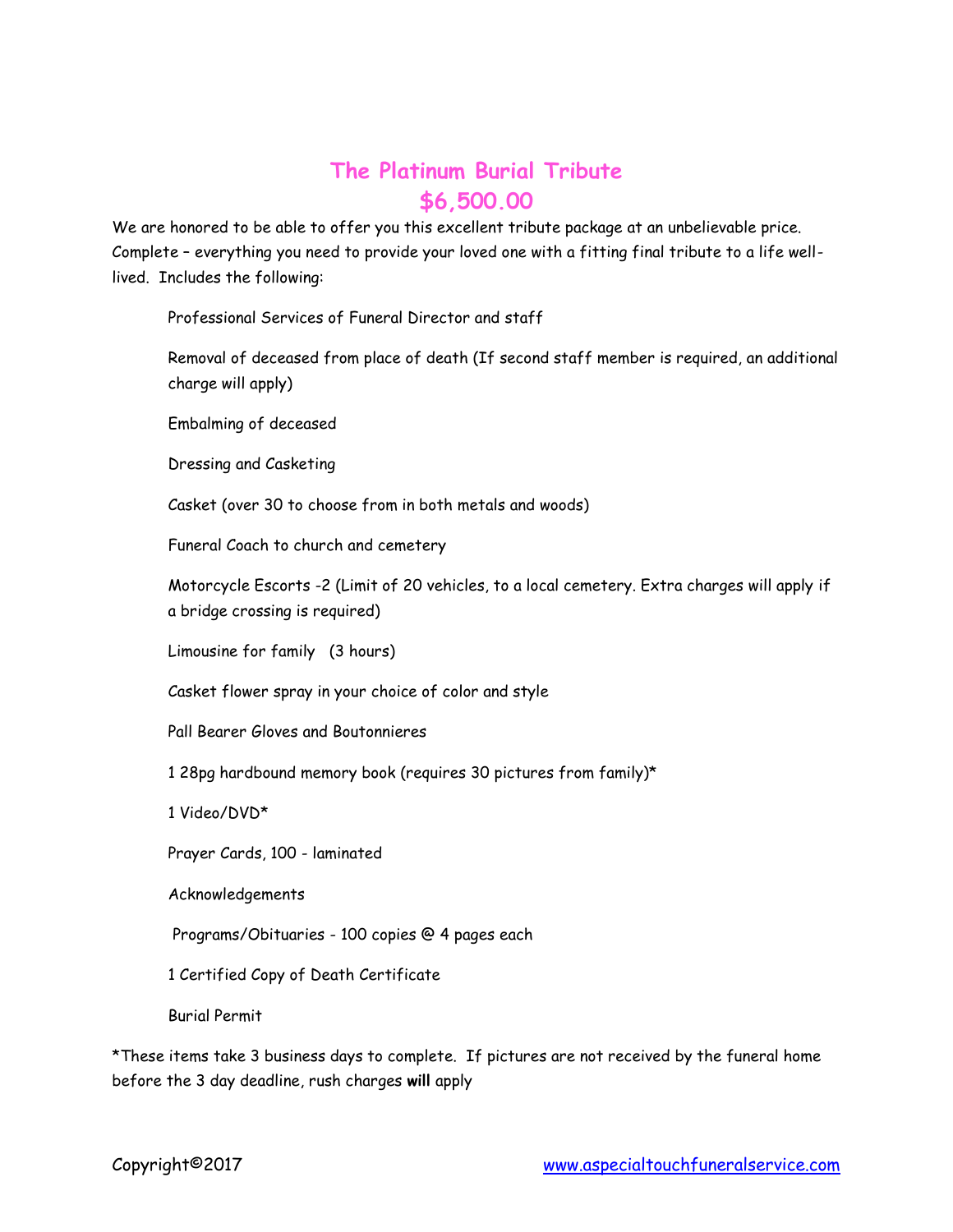This package is available to those who purchase ALL services and merchandise. Package items declined cannot be deducted from the package price. Do you need a church? We can help with that, too.

# **Diamond Cremation Tribute**

## **\$5,350.00**

### This package contains:

- Professional Services of Funeral Director and staff
- Removal of deceased from place of death (if second staff member is required, an additional charge will apply)
- Refrigeration of remains up to four days
- Dressing and Casketing
- Embalming of deceased
- Wood Cremation Casket
- Funeral Coach to church and crematory
- Pallbearer Gloves and Boutonnieres
- Casket flower spray in your choice of color and style
- $\bullet$  1 28-page hardbound memory book (requires 30 pictures from family)\*
- $\bullet$  1 Video/DVD\*
- Prayer Cards, 100 laminated
- Permit
- 1 Certified Death Certificate
- Department of Consumer Affairs fee
- Acknowledgements
- Guest Keepsake up to 100
- Programs/Obituaries\*:
	- o 100 copies @ 4 page/each

\*These items take 3 business days to complete. If pictures are not turned in within the time limit, rush charges will apply.

This package is available to those who purchase ALL services and merchandise. Package items declined cannot be deducted from the package price. Do you need a church? We can help with that, too.

**Basic Professional Services of Funeral Director and staff …………………………………………………….\$995.00**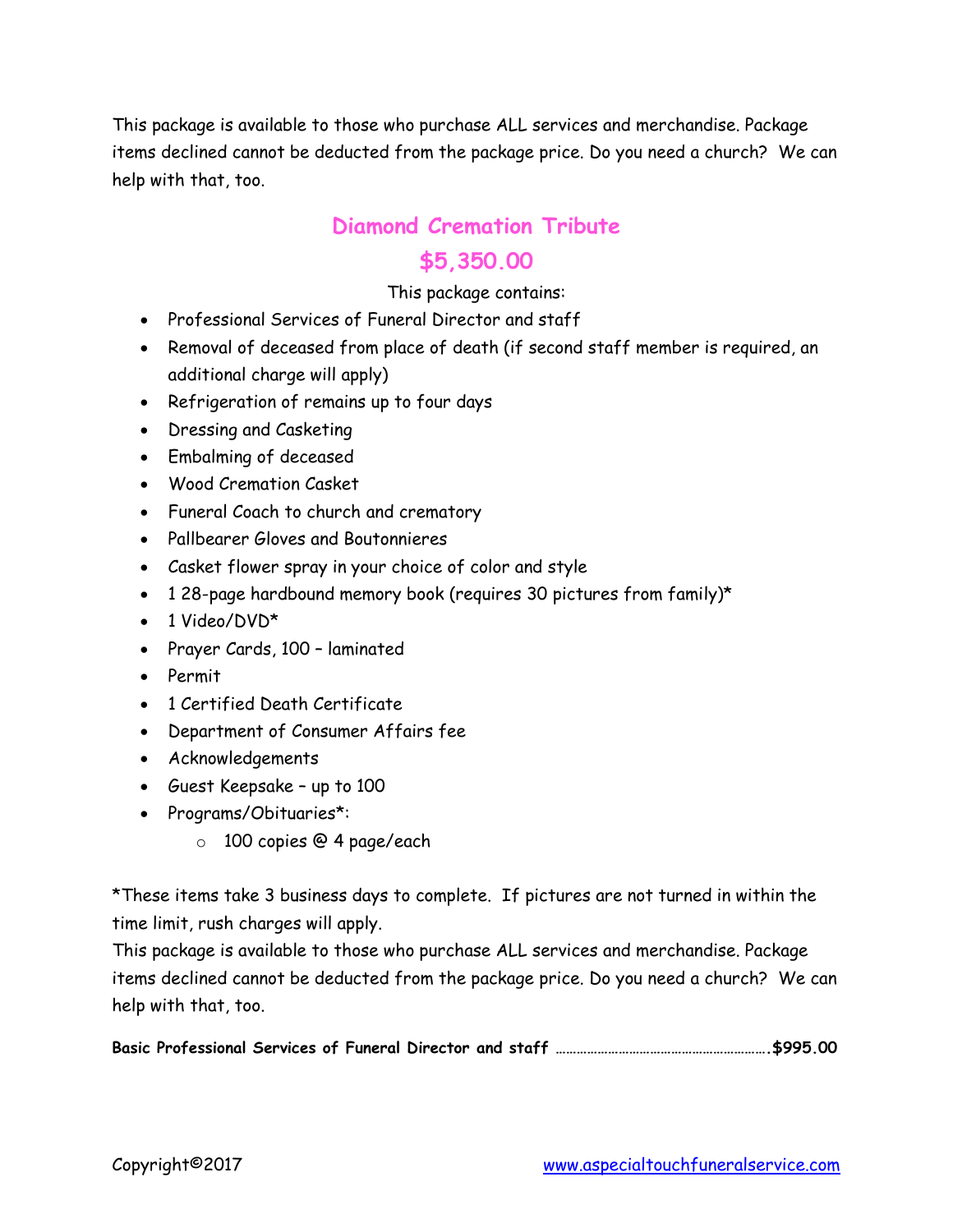This is the basic charge to each family we serve. This charge is for our professional expertise and includes, but is not limited to, a proportionate share of the taxes, licenses, utilities and business expenses necessary to service our families in a professional manner. Also included in this charge is the consultation with the clergy, cemetery or common carrier, planning the funeral or memorial service and placement of obituary notices. There will be an additional charge for the direction and supervision of each service requested or required. The fee for our basic professional service and overhead will be added to the total cost of the funeral arrangements you select. This fee is already included in our charges for Direct Cremations, Direct Burials, and Forwarding or Receiving Remains.

### **Service Packages**

Service Packages are available to those who purchase ALL services and merchandise through A Special Touch Funeral & Cremation Service. You may add items to these packages at their additional listed prices. Service Package items declined **cannot** be deducted from the Service Package price. However, if you prefer, you may select only those items/services specific to your needs from the General Price List.

|--|--|

This package includes basic professional assistance of Funeral Director and staff; removal and transfer of remains (when a second staff member is required for the removal, an additional charge will apply); refrigeration of remains up to four days; dressing and casketing; use of Funeral Coach and driver; arranging for death certificate and permit; pictorial memory book, DVD and 50 prayer cards. Casket, other related funeral merchandise, embalming, **facility** and cash advances are additional.

This package includes everything included in the Traditional Funeral Service package plus a onehour visitation period before the funeral service.

#### **Traditional Service with Cremation …………………………………………………………………………………………….\$3,745.00**

This package includes basic professional assistance of Funeral Director and staff; removal and transfer of remains (when a second staff member is required for the removal, an additional charge will apply); refrigeration of remains up to four days; dressing and casketing; directed and supervised visitation and service (four hours complete); cremation casket (please see list of caskets available); use of funeral coach and driver, crematory fees, arranging for death certificate and permit; pictorial memory book, DVD and 50 prayer cards . Other related funeral merchandise, urn, embalming, **facility** and cash advances are additional.

|--|--|--|--|--|--|--|--|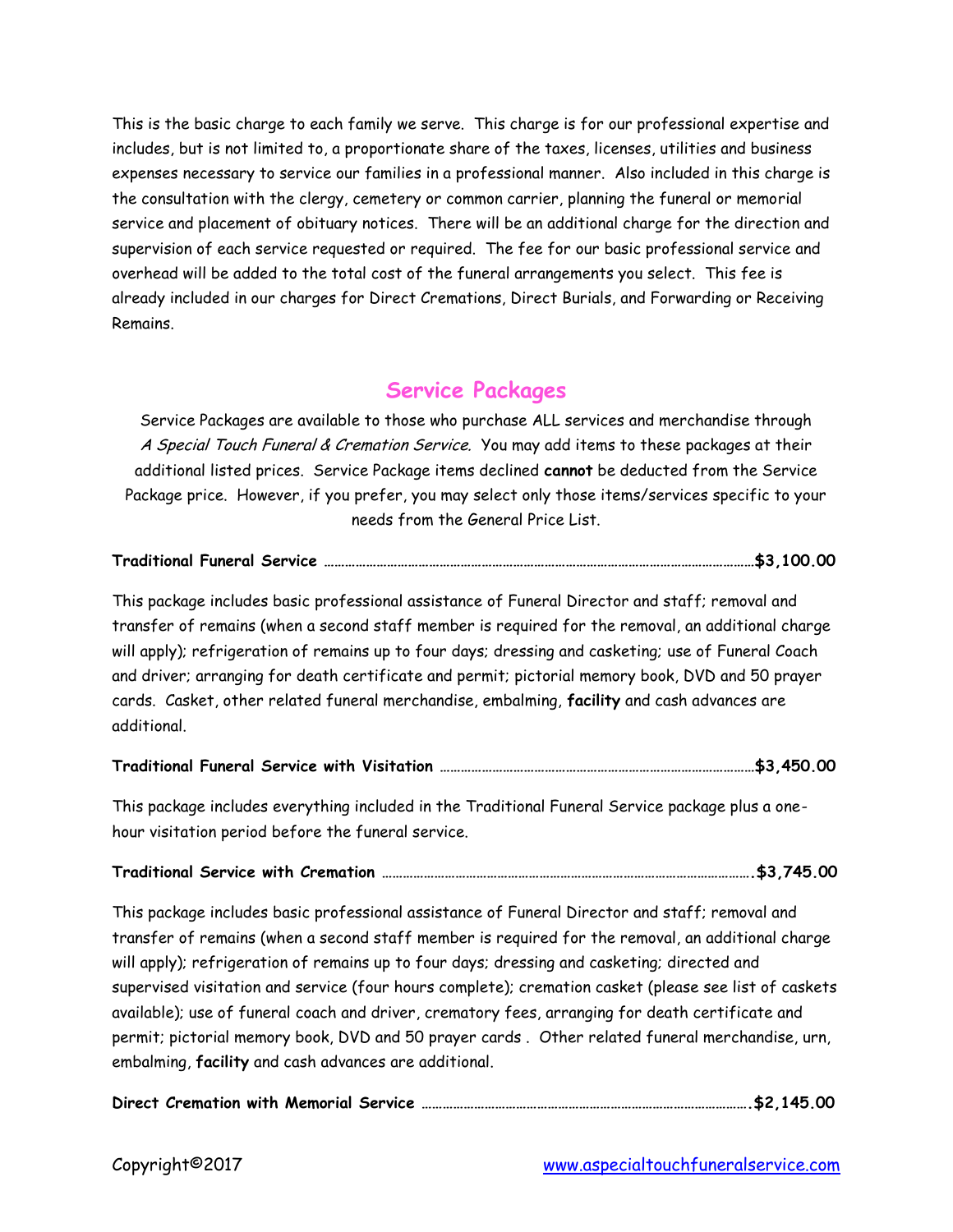This package includes basic professional assistance of Funeral Director and staff; removal and transfer of remains (when a second staff member is required for the removal, an additional charge will apply); refrigeration of remains up to four days; directed and supervised service at local church (two hours maximum); crematory fees; heavy corrugated cardboard cremation container; arranging for death certificate and permit; Pictorial memory book, DVD and 50 prayer cards. Other related funeral merchandise, **facility**, urn and cash advances are additional.

### **Minimum Service Packages**

| Direct Burial |  |  |  | <b>OOE</b> |  |  |
|---------------|--|--|--|------------|--|--|
|---------------|--|--|--|------------|--|--|

This package includes basic professional assistance of Funeral Director and staff, removal and transfer of remains (when a second staff member is required for the removal, an additional charge will apply); refrigeration of remains up to four days; casketing of remains; use of Funeral Coach and driver for delivery to local cemetery and arranging for death certificate and permit. Casket, related funeral merchandise, and cash advances are additional.

|  |  | 5995.00. \$995.00 \$995.00 |
|--|--|----------------------------|

This package includes basic professional assistance of Funeral Director and staff; removal and transfer of remains (when a second staff member is required for the removal, an additional charge will apply); refrigeration of remains up to four days; arranging for death certificate and permit; crematory fees and cardboard cremation container. Urn, related funeral merchandise, cash advances, and other desired services are additional.

"If you want to arrange a direct cremation, you can use an alternative container. Alternative containers encase the body and can be made of materials like fiberboard or composition materials. The containers we provide are cardboard. You may provide your own as long as it meets the requirements of the crematory." ……………………………………………………………………………………………**\$1,295.00**

(Special pricing is offered for "at-need" deaths occurring where the deceased is under the care of certain hospice organizations. Please inquire if your Hospice is one of them.)

Please Note: These services are offered at a discount price because we are able to provide all the services at our convenience. NO appointments will be made for specific delivery times at the cemetery; therefore a special trip is not required to expedite this process.

We make no promises as to when the cremation will take place, nor when we can have the cremated remains ready for the family. This can usually be accomplished within 14 days.

If you choose to go outside the perimeters of these options, additional charges will apply.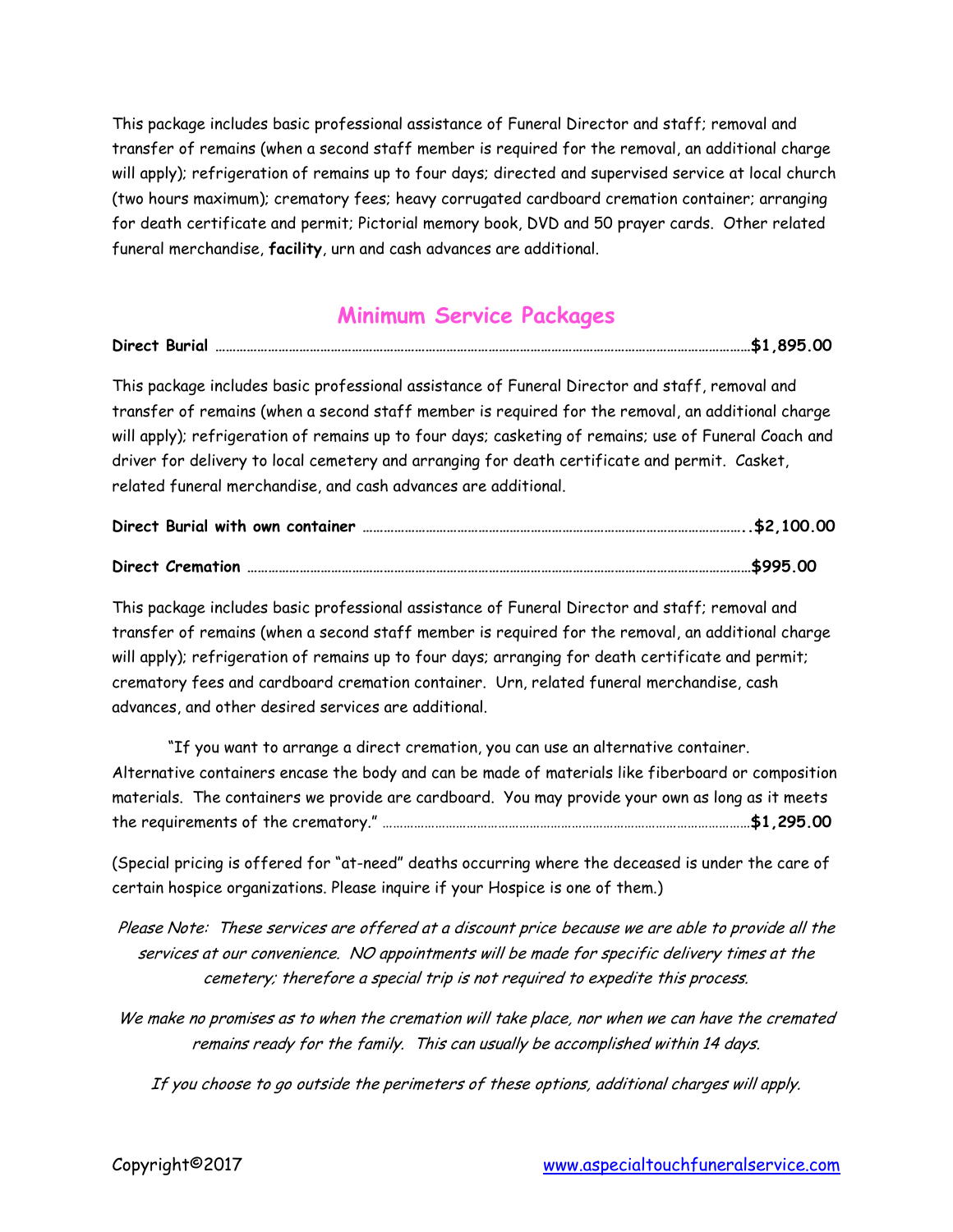|--|--|--|--|--|

This package includes basic professional assistance of Funeral Director and staff; removal and transfer of remains (when a second staff member is required for the removal, an additional charge will apply); sanitary care of remains, coordination with airlines or common carrier and receiving funeral home; arranging for death certificate and permit; vehicle, driver and transportation to local airport. Casket and/or alternative container, related funeral merchandise, cash advances, airfare and other desired services are additional**.**

#### **Receiving Remains from Another Funeral Home ………………………………………………………………………\$1,395.00**

This package includes basic professional assistance of Funeral Director and staff; receiving of remains from local airport; transfer to storage until delivery to local cemetery. Casket, related funeral merchandise, cash advances and other desired services are additional.

### **Miscellaneous Charges**

#### **Care of the Deceased**

#### **Direction of Services and use of Facilities**

|   | A Supervised viewing of unembalmed remains (at storage facility, for 15 minutes, for up to 10  |  |
|---|------------------------------------------------------------------------------------------------|--|
|   |                                                                                                |  |
| B | Visitation and services of Funeral Director/Staff in supervised visitation for one visitation  |  |
|   |                                                                                                |  |
|   | C. Services of Funeral Director/Staff in supervising and directing funeral in a local facility |  |
|   | D. Equipment and services of Funeral Director/Staff in supervising and directing graveside     |  |

service at a local cemetery. (Two hours max) …….…………………………………..…………………………\$325.00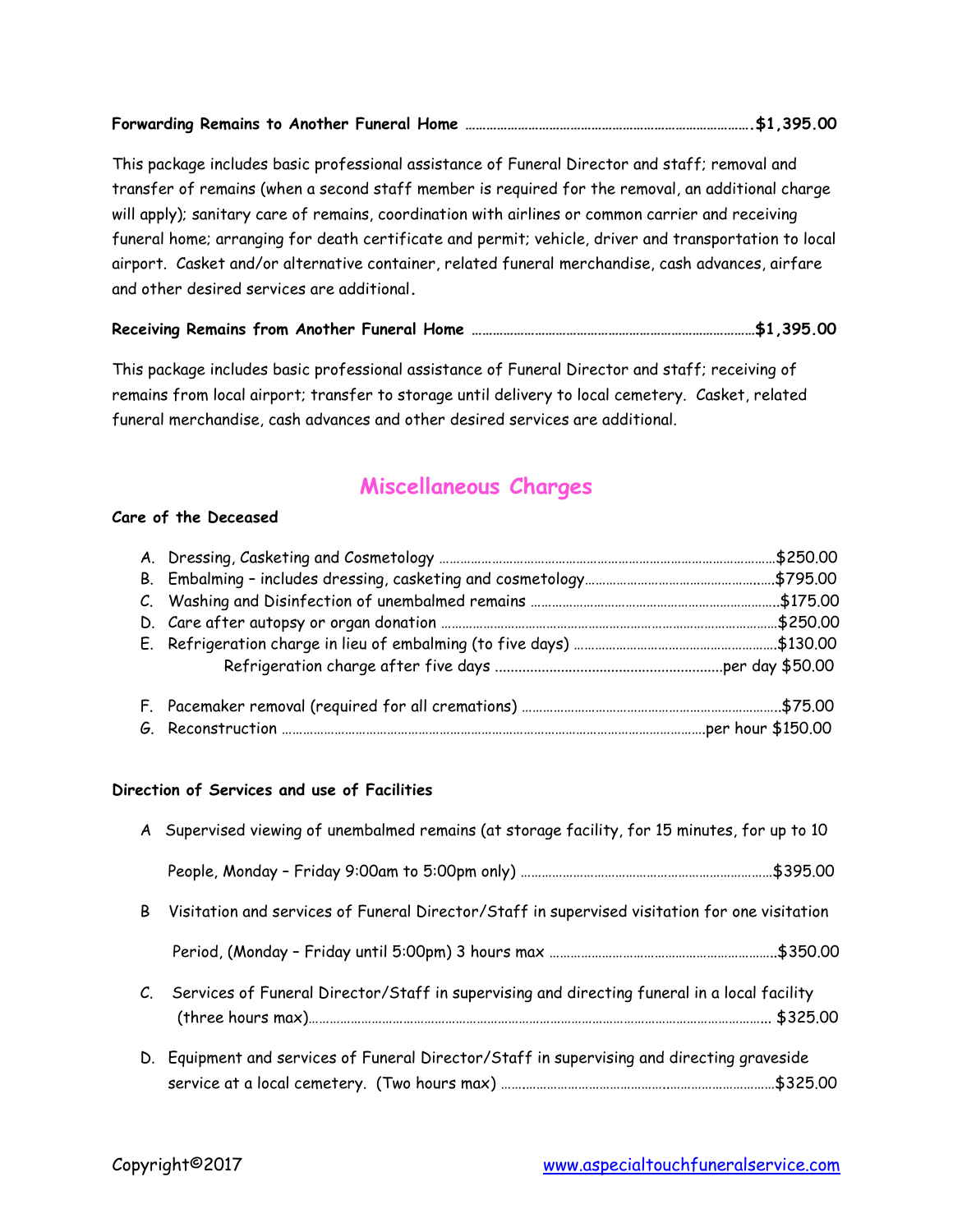#### **Transportation including Equipment, Services and Related Charges**

| В.      |                                                                                       |          |
|---------|---------------------------------------------------------------------------------------|----------|
| $C_{1}$ | 5150.00 Santa Clara, San Francisco or San Mateo Counties removal (additional)\$150.00 |          |
|         |                                                                                       |          |
|         |                                                                                       |          |
|         |                                                                                       |          |
|         | 6. Transfer remains to/from San Jose, Oakland or San Francisco Airport \$250.00       |          |
|         |                                                                                       |          |
|         |                                                                                       |          |
|         |                                                                                       | \$250.00 |
|         |                                                                                       |          |
|         |                                                                                       |          |
|         |                                                                                       | \$500.00 |
|         |                                                                                       |          |
|         |                                                                                       |          |
|         |                                                                                       |          |

#### **Service Related Merchandise & Memorialization**

| (includes a 30 picture memory book and DVD with pictures of deceased/family) |  |
|------------------------------------------------------------------------------|--|
|                                                                              |  |
| ala Abdunanan a                                                              |  |

#### **Cash Advances**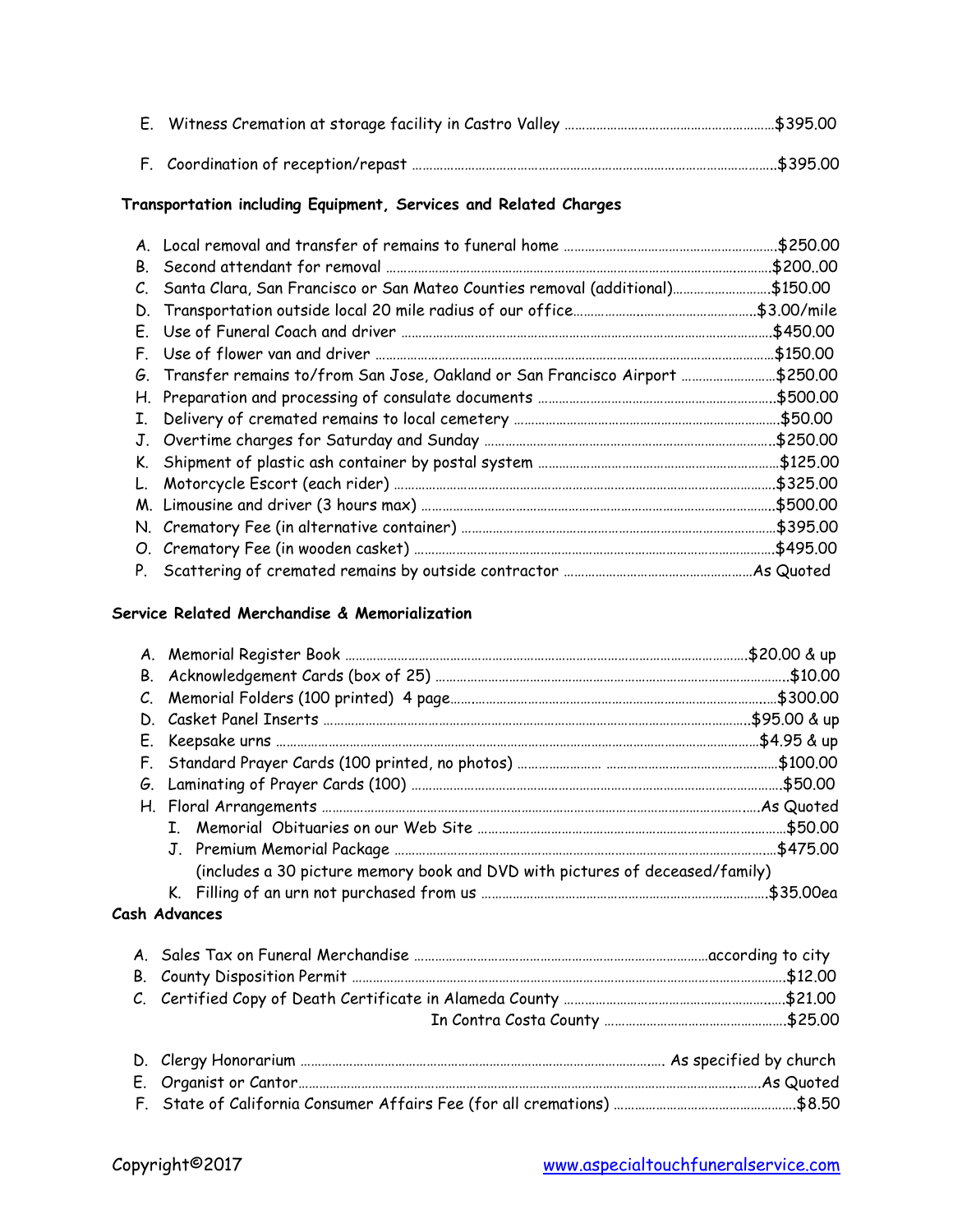**A Complete casket price list is available, on request, at our office**

Please Note: Special price considerations are available for infant and child services. Please call.

Special pricing is offered for "at-need" deaths occurring where the deceased in under the care of certain hospice organizations. Please inquire if your hospice is one of them.

> All Cremations are done at: **Castro Valley Crematory, Inc.** 21228 Redwood Road Castro Valley, CA 94546 License #CR-49

### **Payment Policy**

#### Payment Policy

We take pride in being able to offer our families fair prices for funeral services. Thus, **we require accounts to be cared for at the time of the arrangement conference.** We accept cash, checks drawn on local banks, Visa, Master Card, and Discover card. Checks for funded pre-arrangements must be made payable to the insurance company underwriting the policy. Payment may also be made via:

- Financing through any finance company.
- Insurance policies which are assignable to the funeral home. Insurance policies that are less than 2 years old cannot be accepted as these policies are in a contestability period as required by California Law. **There will be a charge of \$150.00 plus 5% of the claim for this service.**

Any forwarding of remains requires payment 24 hours prior to shipping.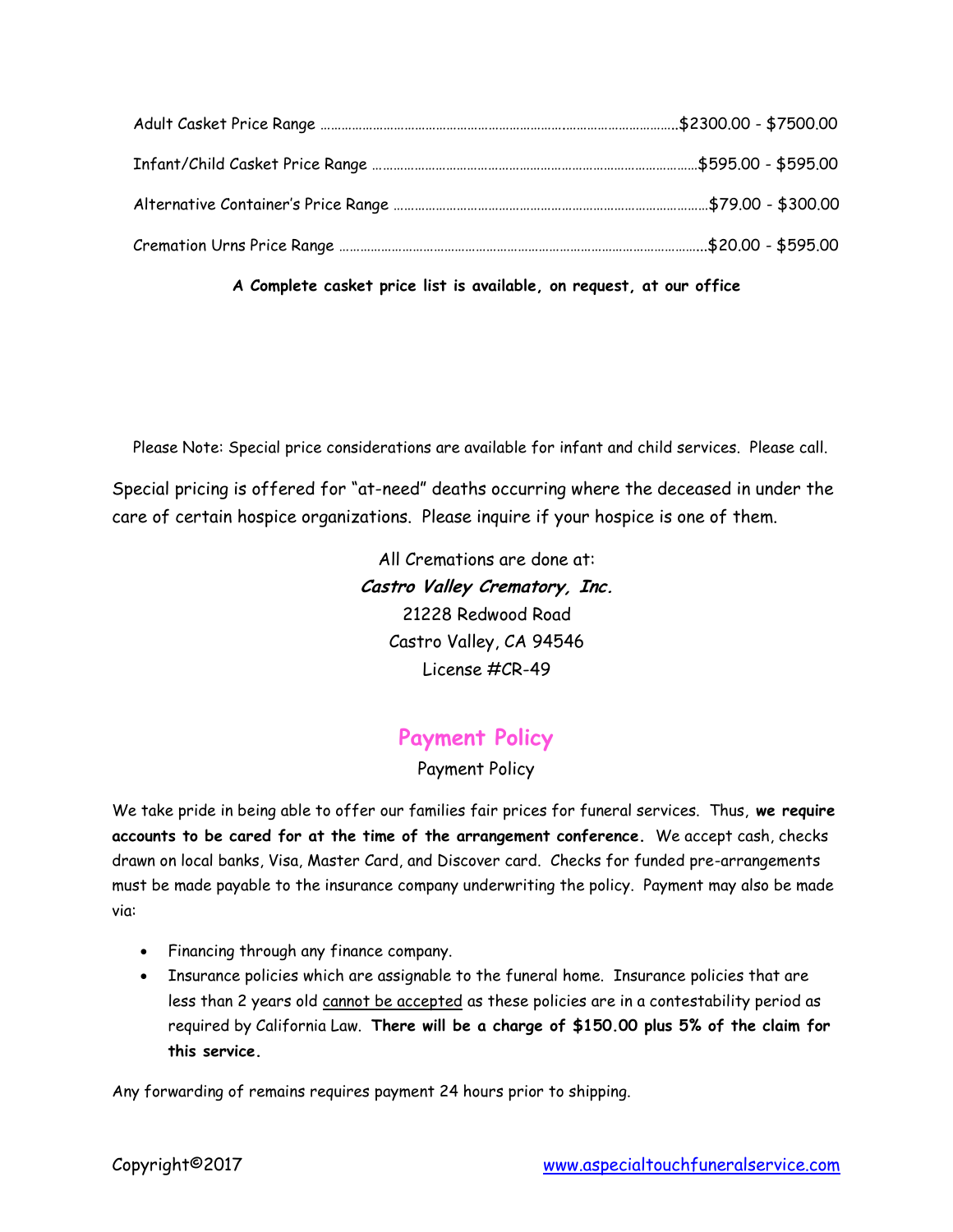If there is any part of this policy you do not understand, please ask. Thank you.

All persons making funeral arrangements are entitled to a copy of the "Consumer Guide To Funeral and Cemetery Purchases" from the California State Department of Consumer Affairs prior to drafting a contract for funeral services. We will provide one for you in compliance with this regulation. This publication is also available on the internet at [www.dca.ca.gov/cemetery.](http://www.dca.ca.gov/cemetery)

### **Disclaimer of Warranties**

The only warranty of the casket and/or funeral related merchandise sold in connection with the funeral service is the express written, if any, warranty granted by the manufacturer. A Special Touch Funeral & Cremation Service makes no representation or warranty regarding adult or child caskets and urns, and hereby expressly disclaims all warranties, expressed or implied, relating to the merchandise including, but not limited to, the implied warranties or merchantability and fitness for a particular purpose.

For more information on funeral, cemetery and cremation matters contact:

### **Department of Consumer Affairs**

Cemetery and Funeral Bureau 1625 North Market Blvd., Suite S-208 Sacramento, CA 95834 (916) 574-7870